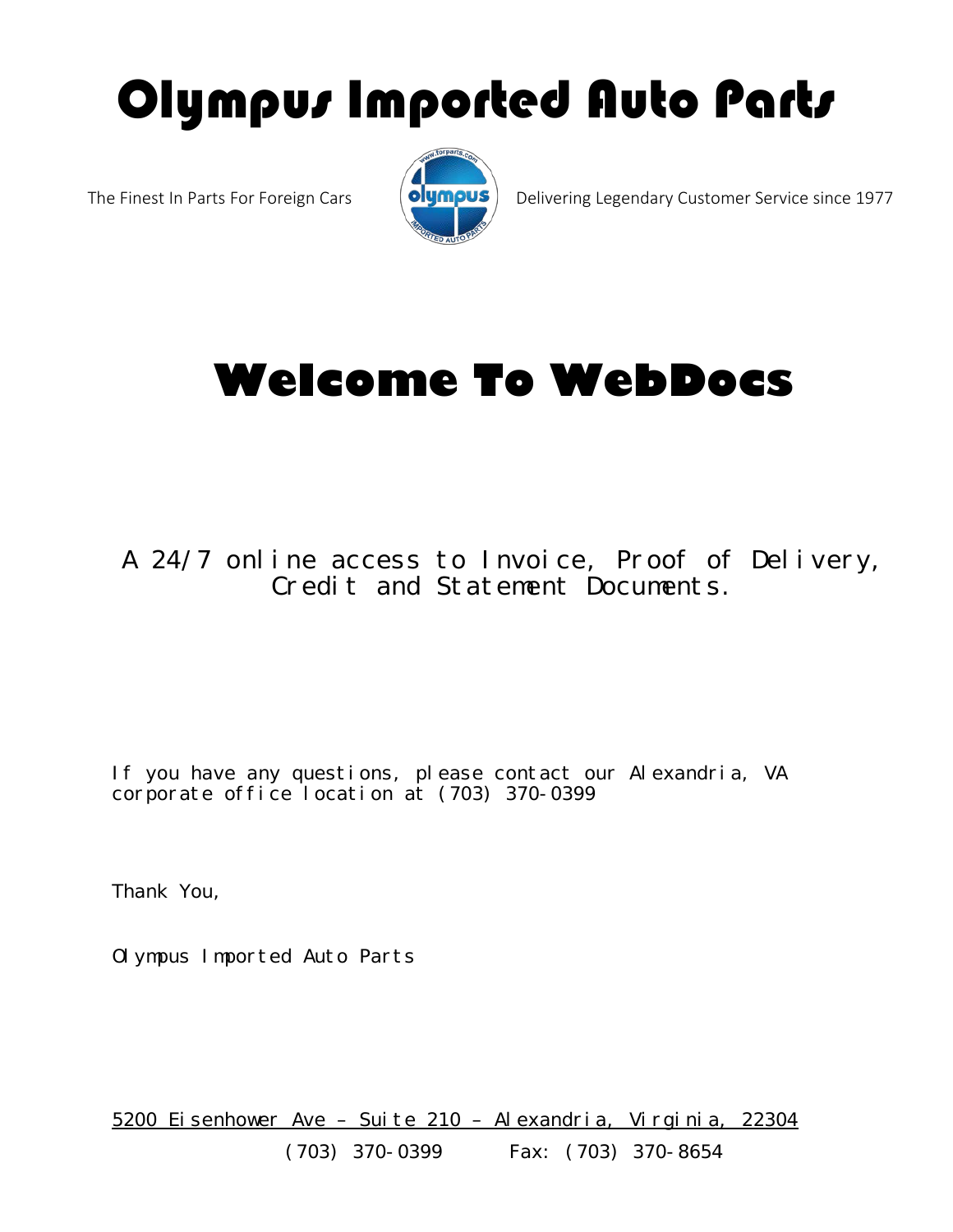Setting up your account in WebDocs:

To set up access to your account, navigate your browser to either [http://www.forparts.com](http://www.forparts.com/) or [http://www.olyonline.com](http://www.olyonline.com/) and click on the WebDocs link. You will be presented with the page shown below. You will need an invoice dated after January 2nd, 2015.



Need to create a new account? Click here.

Forgot your user name or password? Click here

This site is compatible with Internet Explorer 8.0 or higher, Google Chrome 30.0 or higher, and Adobe Acrobat Reader 9.0 or higher.

#### Click the link next to "Need to create a new account?"

#### Self-registration

Please enter information below. Your answers will be matched against Invoicess we have on file. If the information checks out, you can create a user account.

| Enter your customer number here -            |  |
|----------------------------------------------|--|
| Enter an invoice number here -               |  |
| Enter date of selected invoice number here - |  |

Cancel Register >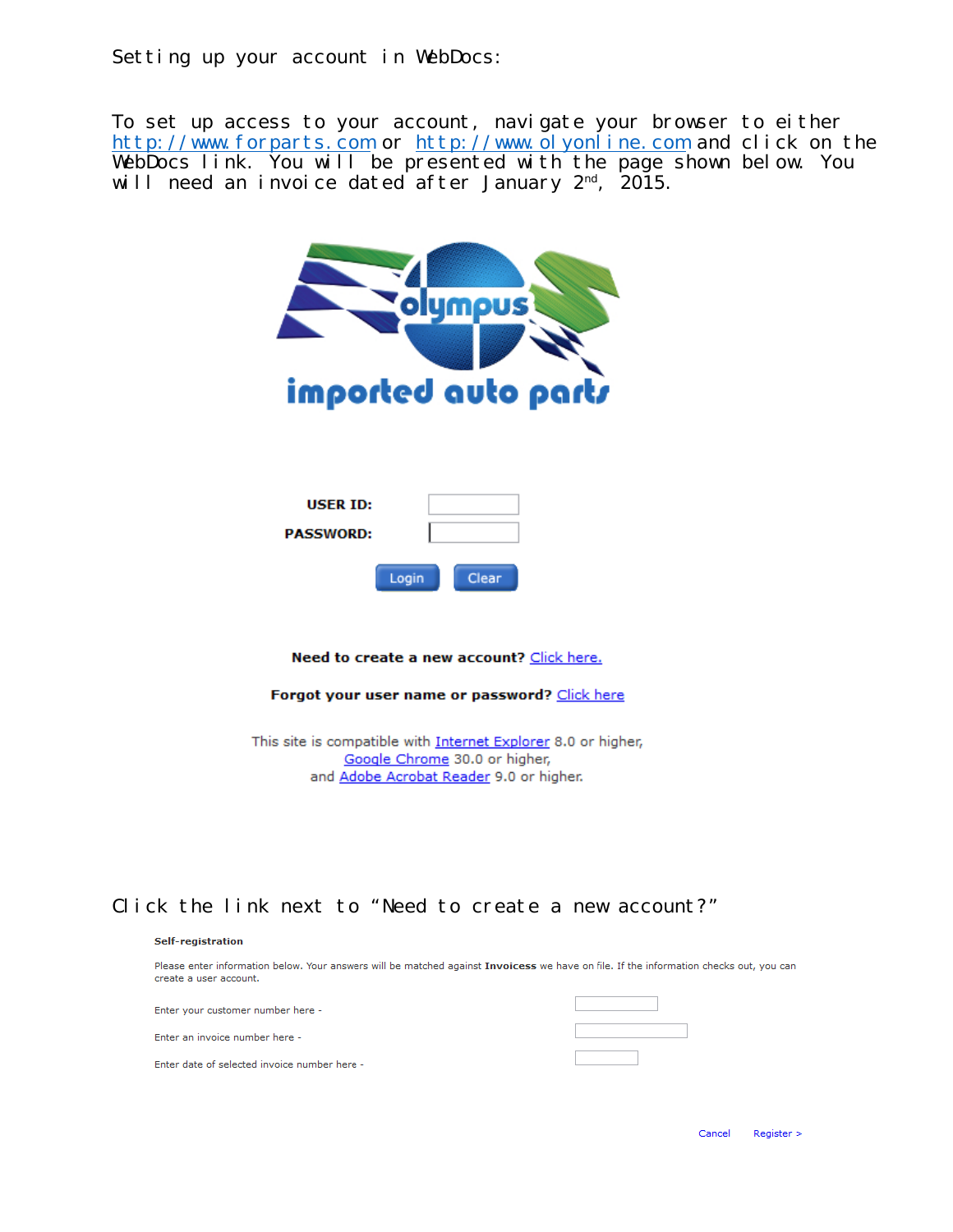The required information will be on your invoice. You will need to type them exactly as they are on the invoice, including any special characters such as dashes (-).



Your customer number is usually the last seven digits of your telephone number followed by a dash and the location number of the store that services you  $(xxxxxxx-x)$ . Invoice number is going to be formatted as  $(x-xxxxx)$ . Date will be entered in as  $(MNDD/YYYY)$ 

#### Self-registration

Please enter information below. Your answers will be matched against Invoicess we have on file. If the information checks out, you can create a user account.

Enter your customer number here -

Enter an invoice number here -

Enter date of selected invoice number here -

| epicor     |  |
|------------|--|
| 1-546977   |  |
| 02/19/2015 |  |

Register > Cancel

#### Click Register in the bottom right.

#### **Create Account**

You will now be asked to create an account. Once you create an account, you can use it to view your documents.

Proceed >

#### Then click Proceed.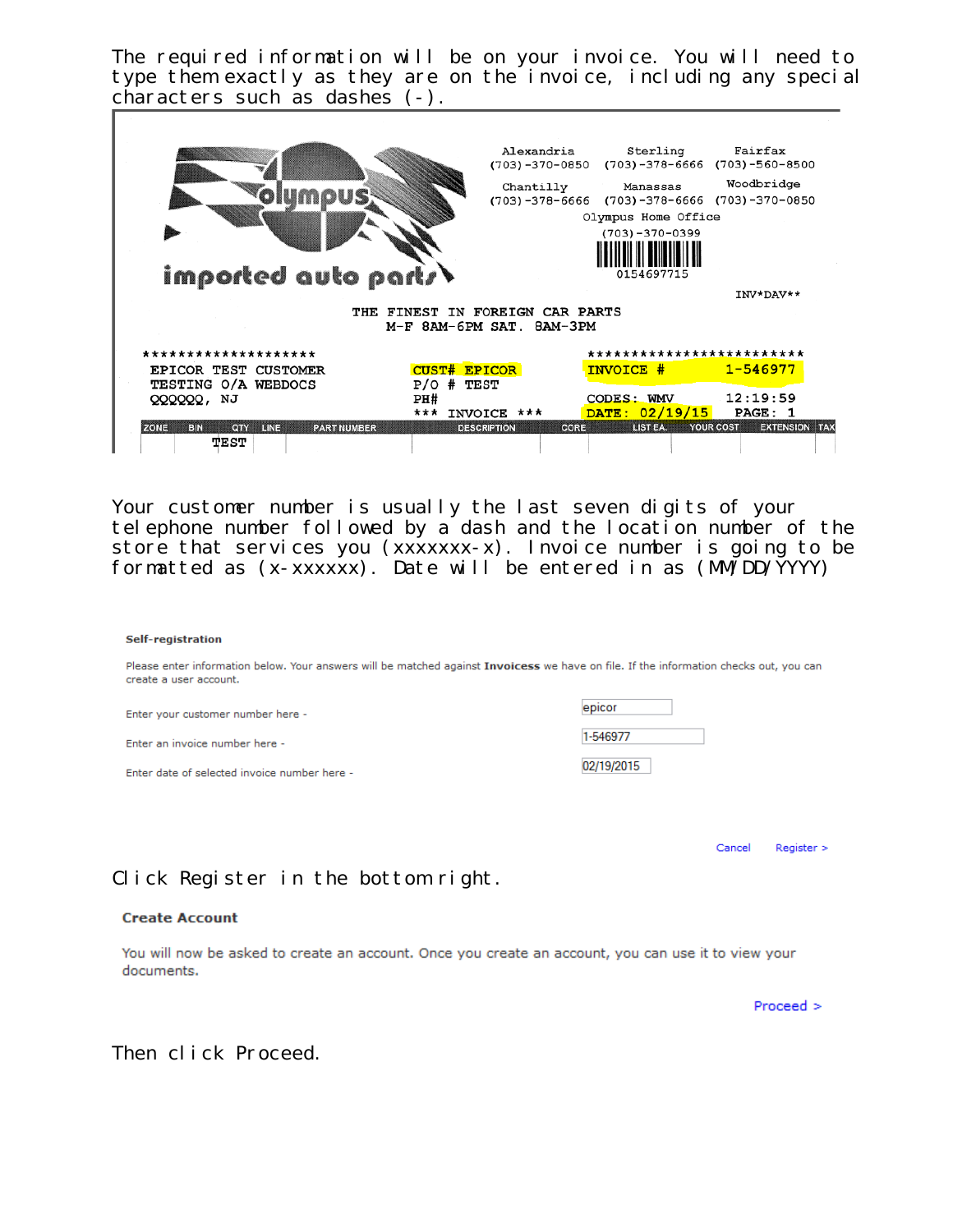Please fill out the following information for your account. Only name is required. The rest of the fields are optional.

| *Name        | <b>Olympus Customer</b> |                 |        |           |
|--------------|-------------------------|-----------------|--------|-----------|
| Address      | 5200 Eisenhower Ave     |                 |        |           |
|              | Suite 210               |                 |        |           |
| City         | Alexandria              |                 |        |           |
| <b>State</b> | VA<br>v                 |                 |        |           |
| ZIP Code     | 22304<br>$\blacksquare$ |                 |        |           |
| Phone:       | 0399<br>$-370$<br>703   |                 |        |           |
| Fax:         | 8654<br>$-370$<br>703   |                 |        |           |
| FEIN:        | -                       |                 |        |           |
|              |                         | $\leq$ Previous | Cancel | Proceed > |

Fill out the required account information and click proceed to create your login. Please make a note of what you make your login and password, they are both case sensitive. It is a complex password and must have at least 8 characters, including a capital letter, a number and a special character.

#### Please fill out the information below for your account.

After registering, you can create other users and groups through the Manage Users And Groups wizard. You may change this information, except Login ID, throught the My Account screen.

| *First name         | Olympus                 |
|---------------------|-------------------------|
| *Last name          | Customer                |
| Phone               | $-370$<br>- 0399<br>703 |
| *E-mail             | webadmin@olyonline.com  |
| Password hint       | WebDocs                 |
| *Login ID           | olytest                 |
| *Password           |                         |
| *Reconfirm Password |                         |

< Previous Cancel Create Account >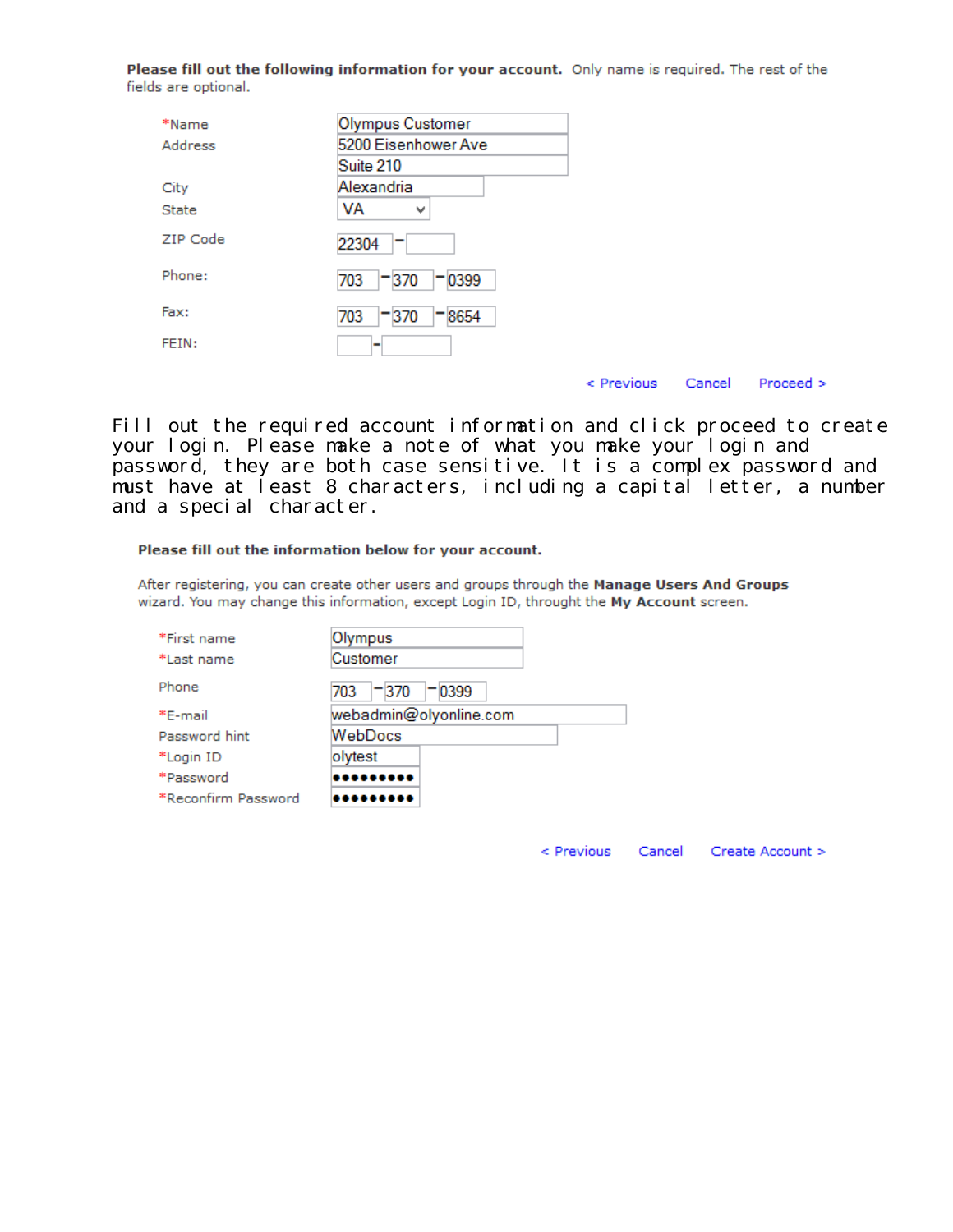Click Create Account, you will be redirected back to the main screen.

Your account has been successfully created

| USER ID:<br><b>PASSWORD:</b>                         |       |       |  |
|------------------------------------------------------|-------|-------|--|
|                                                      | Login | Clear |  |
| <b>Need to create a new account?</b> Click here.     |       |       |  |
| <b>Forgot your user name or password? Click here</b> |       |       |  |

This site is compatible with Internet Explorer 9.0 or higher and Adobe Acrobat Reader 6.0 or higher.

Enter the username and password as you created them and click login.

The first screen you will be presented with lets you choose if and how you would like to receive your statements. You may choose to receive a traditional paper statement by mail, an eStatement by email or both. You may also choose whether or not you would like the supporting documents (Signed invoice copies, credits, Purchase Orders) with either method, as well as other advanced configuration options as a compressed zip file or just an email link back to the site.

| <b>Sept</b> |                                      |                                                                    |        |                                                                                                                                                                                                                                 |                                    |
|-------------|--------------------------------------|--------------------------------------------------------------------|--------|---------------------------------------------------------------------------------------------------------------------------------------------------------------------------------------------------------------------------------|------------------------------------|
| Search      | <b>Utilities</b>                     | Delivery                                                           | Logout |                                                                                                                                                                                                                                 | <b>Cabinets: Olympus AR</b>        |
|             |                                      |                                                                    |        |                                                                                                                                                                                                                                 | Company: Olympus Customer (A13394) |
|             | <b>Document Delivery Preferences</b> |                                                                    |        |                                                                                                                                                                                                                                 |                                    |
|             |                                      |                                                                    |        | Set preferences on how you would like to receive various types of documents.                                                                                                                                                    |                                    |
|             |                                      |                                                                    |        |                                                                                                                                                                                                                                 |                                    |
| Statements  |                                      |                                                                    |        | ○1 have no preference. Delivery method will be determined by the sender.                                                                                                                                                        |                                    |
|             |                                      |                                                                    |        | (b) would like to receive this Document Type by the following method(s). If you dan't pick any method, you won't be notified when a new document is available, but you can access the document via this web site.               |                                    |
|             | Paper (mail)<br>Cmail<br>Fax         |                                                                    |        |                                                                                                                                                                                                                                 |                                    |
|             | Print                                |                                                                    |        |                                                                                                                                                                                                                                 |                                    |
|             |                                      |                                                                    |        | V Even if supporting documents are available, I do not want to receive them.                                                                                                                                                    |                                    |
|             | Email                                |                                                                    |        |                                                                                                                                                                                                                                 |                                    |
|             |                                      | Do not send e-mails to linked folders                              |        | Even if supporting documents are available, I do not want to receive them<br>v I would like to receive all e-mails for linked folders as combined v e-mail(s)<br>How would you like to receive Statements documents via e-mail? |                                    |
|             |                                      | (As a PDF attachment to the e-mail<br>ZIP (password protected zip) |        |                                                                                                                                                                                                                                 |                                    |
|             |                                      | An e-mail that contains a link back to this site                   |        |                                                                                                                                                                                                                                 |                                    |
|             |                                      | Who would you like to receive the e-mail?                          |        |                                                                                                                                                                                                                                 |                                    |
|             |                                      |                                                                    |        | Customer, Olympus [webadmin@olyonline.com]                                                                                                                                                                                      |                                    |
|             |                                      |                                                                    |        |                                                                                                                                                                                                                                 |                                    |
|             |                                      |                                                                    |        | Save Document Delivery Options                                                                                                                                                                                                  |                                    |

Make your selections and click Save Document Delivery Options. These settings can be changed at any time from within your account by clicking on "Delivery" in the menu at the top.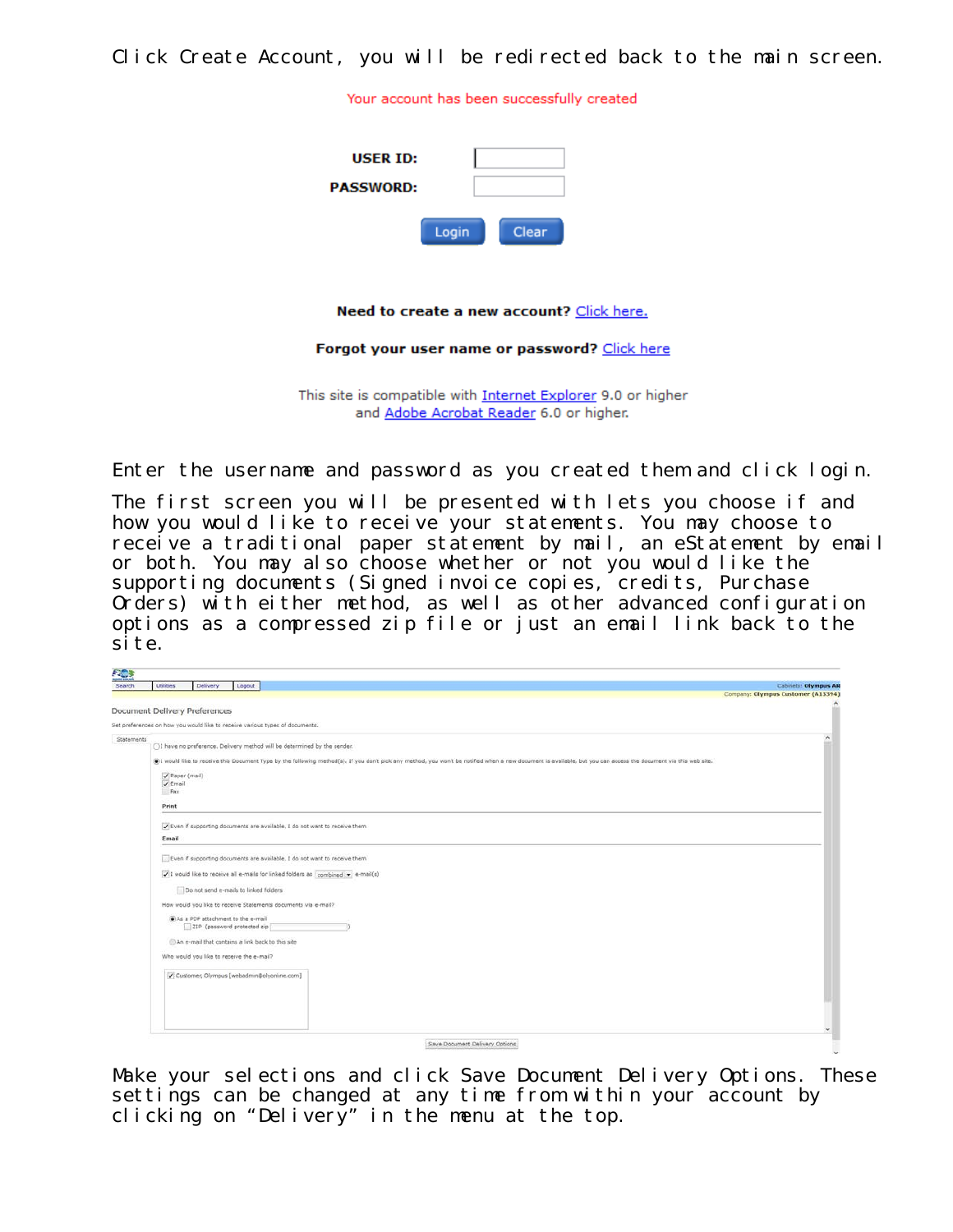You are now at the heart of WebDocs. From this screen you can search by document type, date, details or any combination of the above.

| FOR                                                               |                                         |              |          |         |              |                                                                                   |
|-------------------------------------------------------------------|-----------------------------------------|--------------|----------|---------|--------------|-----------------------------------------------------------------------------------|
| Search                                                            | Utilities                               |              | Delivery | Folders | Logout       | Cabinets: Olympus AR                                                              |
|                                                                   |                                         |              |          |         |              | Company: Olympus Customer (A13394)                                                |
|                                                                   | Document Type [Select All Deselect All] |              |          |         |              | Grid<br>$\checkmark$<br>*Please enter search criteria and click the Search button |
| Invoices<br>$\overline{\blacktriangledown}$ Credits<br>Statements |                                         |              |          |         |              |                                                                                   |
| <b>Document Indexes</b>                                           |                                         |              |          |         |              |                                                                                   |
| Doc Date                                                          |                                         | From:<br>To: | E<br>Ħ   |         |              |                                                                                   |
| Barcode #                                                         |                                         |              |          |         |              |                                                                                   |
| Invoice #                                                         |                                         |              |          |         |              |                                                                                   |
| $PO =$                                                            |                                         |              |          |         |              |                                                                                   |
| Location                                                          |                                         |              |          |         |              |                                                                                   |
| Part #                                                            |                                         |              |          |         |              |                                                                                   |
| PO / Credit Memo #                                                |                                         |              |          |         |              |                                                                                   |
|                                                                   |                                         |              |          |         |              |                                                                                   |
|                                                                   |                                         |              |          |         |              |                                                                                   |
|                                                                   |                                         |              |          |         |              |                                                                                   |
|                                                                   |                                         |              |          |         |              |                                                                                   |
|                                                                   |                                         |              |          |         |              |                                                                                   |
|                                                                   |                                         |              |          |         |              |                                                                                   |
|                                                                   |                                         |              |          |         |              |                                                                                   |
|                                                                   |                                         |              |          |         |              |                                                                                   |
|                                                                   |                                         |              |          |         |              |                                                                                   |
|                                                                   |                                         |              |          |         |              |                                                                                   |
|                                                                   |                                         |              |          |         |              |                                                                                   |
|                                                                   |                                         |              |          |         |              |                                                                                   |
|                                                                   |                                         |              |          |         |              |                                                                                   |
|                                                                   |                                         |              |          |         |              |                                                                                   |
|                                                                   |                                         |              |          |         |              |                                                                                   |
| Advanced search                                                   |                                         |              |          |         | Clear Search |                                                                                   |
|                                                                   |                                         |              |          |         |              |                                                                                   |
|                                                                   |                                         |              |          |         |              | ©2015 Profitability of Hawaii. All rights reserved.                               |

For this example we are just going to search all invoices on a specific date.

| FOI                     |                                         |                |         |              |                         |            |                                |           |                                                     |          |              |         |                                    |              |
|-------------------------|-----------------------------------------|----------------|---------|--------------|-------------------------|------------|--------------------------------|-----------|-----------------------------------------------------|----------|--------------|---------|------------------------------------|--------------|
| Search                  | Utilities                               | Delivery       | Folders | Logout       |                         |            |                                |           |                                                     |          |              |         | Cabinets: Olympus AR               |              |
|                         |                                         |                |         |              |                         |            |                                |           |                                                     |          |              |         | Company: Olympus Customer (A13394) |              |
|                         | Document Type [Select All Deselect All] |                |         |              | $\overline{\mathbf{A}}$ | $\check{}$ |                                |           |                                                     |          |              |         | Grid                               | $\checkmark$ |
| <b>V</b> Invoices       |                                         |                |         |              |                         | Invoice #  | Barcode #                      | Account # | Account Name                                        | Doc Type | Doc Date     | # Pages | PO#                                | Loca         |
| Credits<br>Statements   |                                         |                |         |              |                         | Q 1-546977 | 0154697715                     | EPICOR    | <b>EPICOR TEST CUSTOMER</b>                         | Invoices | 02/19/2015 1 |         | <b>TEST</b>                        | $\vert$ 1    |
| <b>Document Indexes</b> |                                         |                |         |              |                         |            |                                |           |                                                     |          |              |         |                                    |              |
| Doc Date                | From: 02/19/2015<br>To:                 | $\blacksquare$ |         |              |                         |            |                                |           |                                                     |          |              |         |                                    |              |
| Barcode #               |                                         |                |         |              |                         |            |                                |           |                                                     |          |              |         |                                    |              |
| Invoice #               |                                         |                |         |              |                         |            |                                |           |                                                     |          |              |         |                                    |              |
| PO#                     |                                         |                |         |              |                         |            |                                |           |                                                     |          |              |         |                                    |              |
| Location<br>Part #      |                                         |                |         |              |                         |            |                                |           |                                                     |          |              |         |                                    |              |
|                         |                                         |                |         |              |                         |            |                                |           |                                                     |          |              |         |                                    |              |
|                         |                                         |                |         |              |                         |            |                                |           |                                                     |          |              |         |                                    |              |
|                         |                                         |                |         |              |                         |            |                                |           |                                                     |          |              |         |                                    |              |
|                         |                                         |                |         |              |                         |            |                                |           |                                                     |          |              |         |                                    |              |
|                         |                                         |                |         |              |                         |            |                                |           |                                                     |          |              |         |                                    |              |
|                         |                                         |                |         |              |                         |            |                                |           |                                                     |          |              |         |                                    |              |
|                         |                                         |                |         |              |                         |            |                                |           |                                                     |          |              |         |                                    |              |
|                         |                                         |                |         |              |                         |            |                                |           |                                                     |          |              |         |                                    |              |
|                         |                                         |                |         |              |                         |            |                                |           |                                                     |          |              |         |                                    |              |
|                         |                                         |                |         |              |                         |            |                                |           |                                                     |          |              |         |                                    |              |
|                         |                                         |                |         |              |                         |            |                                |           |                                                     |          |              |         |                                    |              |
|                         |                                         |                |         |              |                         |            |                                |           |                                                     |          |              |         |                                    |              |
|                         |                                         |                |         |              |                         |            |                                |           |                                                     |          |              |         |                                    |              |
|                         |                                         |                |         |              |                         |            |                                |           |                                                     |          |              |         |                                    |              |
|                         |                                         |                |         |              |                         |            |                                |           |                                                     |          |              |         |                                    |              |
| Advanced search         |                                         |                |         |              | $\langle \langle$       |            |                                |           |                                                     |          |              |         |                                    | $\,$         |
|                         |                                         |                |         | Clear Search |                         |            | Results Count: 1 Page Count: 1 |           |                                                     |          |              |         | Export Results >                   |              |
|                         |                                         |                |         |              |                         |            |                                |           | ©2015 Profitability of Hawaii. All rights reserved. |          |              |         |                                    |              |